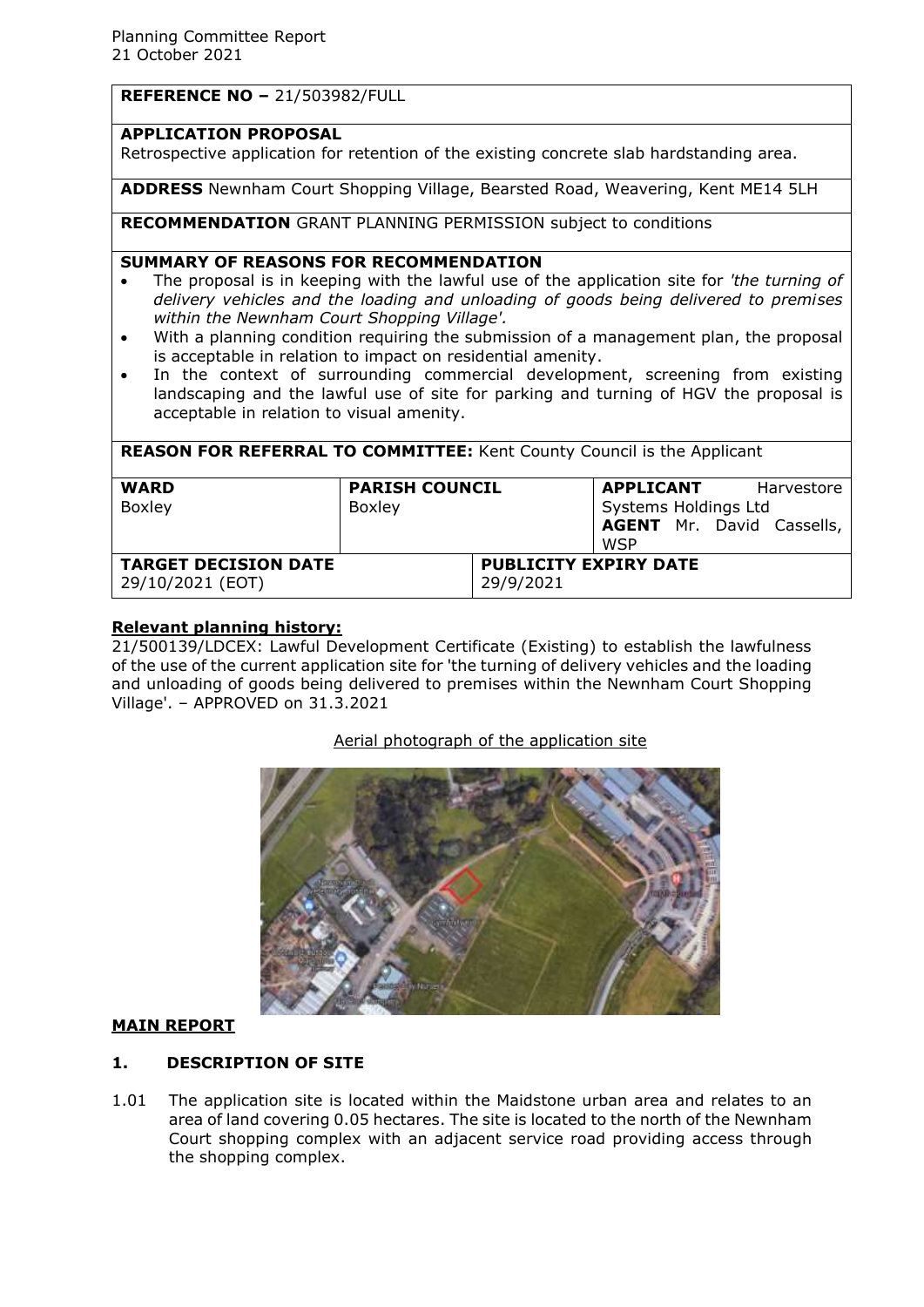#### Planning Committee Report 21 October 2021

1.02 A building providing a children's gym centre is located to the south of the site and to the east a temporary mobile office building. Further to the east across an open area of land is the KIMS Hospital with a separate access road from the south. Approximately 60m to the north is a residential property called Newnham Court. Newnham Court is separated from the application site by an area of mature trees.

# **2. PROPOSAL**

2.01 The current, retrospective planning application seeks the retention of the hardstanding surface on the application site.

# **3. POLICY AND OTHER CONSIDERATIONS**

Maidstone Borough Local Plan 2017: SS1: Maidstone borough spatial strategy SP17: Countryside (Application site is in the urban area but also in the setting to the Kent Downs AONB) RMX1: (Medical and associated uses – application site) RMX1: (Replacement retail - Newnham Shopping Complex to the south of the site) DM1: Principles of good design

- 3.01 The application site is located within the Maidstone urban area and on land designated for medical and associated uses in the Local Plan (Policy RMX1 (1)). The application site is closely associated with, and to the north of the Newnham Court shopping complex. Newnham Court shopping complex is on land allocated for retail use in the Local Plan (Policy RMX1 (1).
- 3.02 Newnham Park is a 28.6 hectare site located adjacent to junction 7 of the M20 motorway. Newnham Court Shopping complex occupiers the western part of the allocated site, with the Kent Institute of Medicine and Surgery (KIMS) hospital located on the northern perimeter served by a new access road. The adopted Local Plan states "*Expanded hospital facilities and associated development to form a medical campus will create a specialist knowledge cluster that will attract a skilled workforce to support the council's vision for economic prosperity*".

# **Local plan information from the proposals map**



development, Section 12- Achieving well-designed places

National Planning Policy Guidance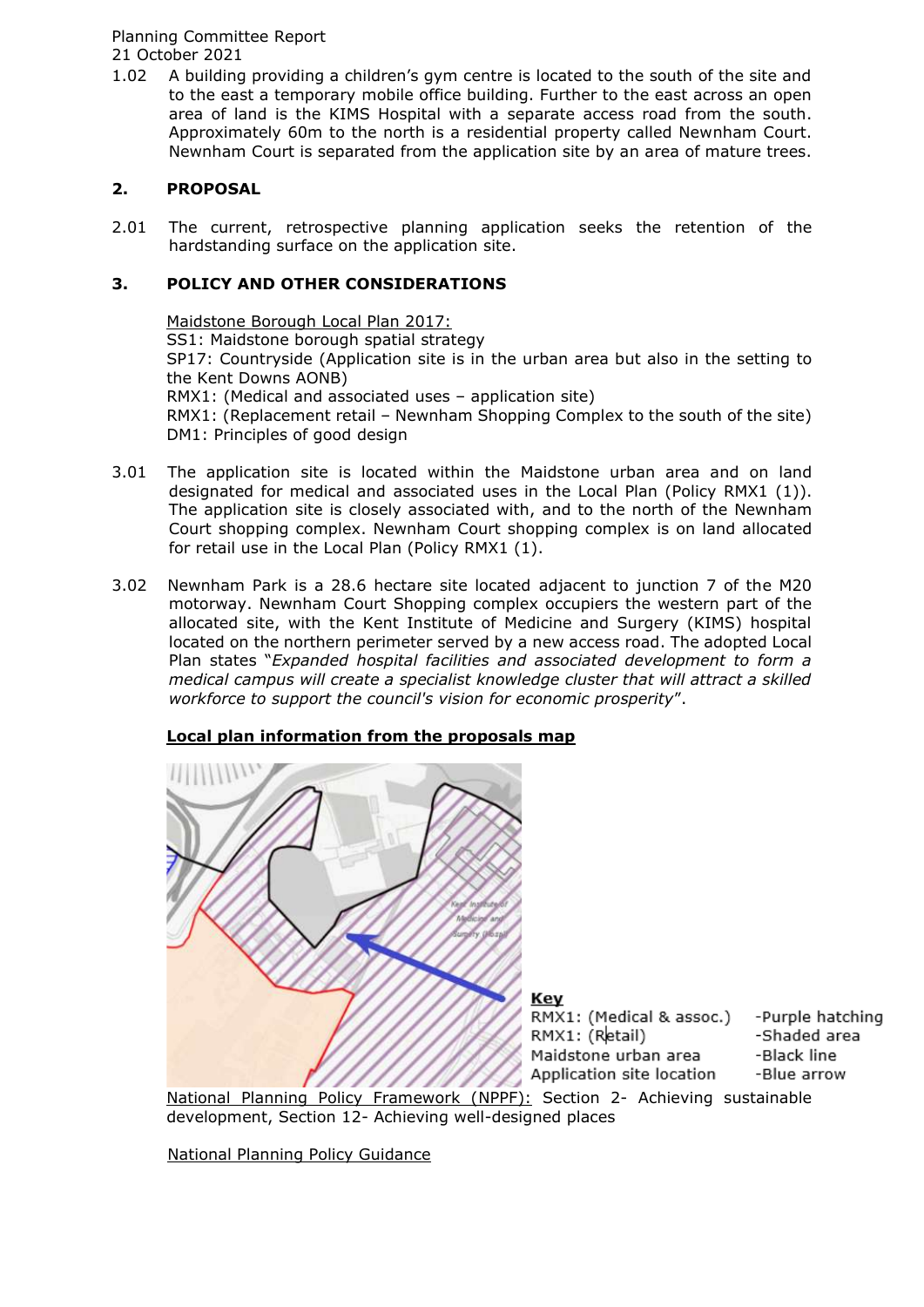## **4. LOCAL REPRESENTATIONS**

#### **Local Residents:**

- 4.01 One representation has been received from a local resident (Newnham Court) raising an objection to the proposal based on the following (summarised) reasons:
	- The dates given on the planning application form submitted with the planning application are questioned *(Officer comment: The date that the concrete slab hardstanding area was installed is of little relevance to the current full planning application as the applicant is not claiming that the hardstanding area is lawful).*
	- The description which has been given to the development is questioned *(Officer comment: As set out above the current planning application is seeking to retain the hardstanding area that currently exists on the application site*).
	- Consider that the present use does not have planning permission and is not covered by 21/500139/LDCEX as there has been a material change of use during the last 10 years. *(Officer comment: There is no evidence submitted to show that the previous decision for 21/500139/LDCEX was incorrect, the purpose of this current application is to seek planning permission for the hardstanding area).*
	- Refer to the applicant's covering letter to the application under reference 21/503982/FULL and condition 4 attached to 99/1863. Disagree with the applicant's description that the slab was overgrown and consider that the slab was buried. (*Officer comment: The question as to whether the slab from a previous building became overgrown or was buried is not considered relevant to the assessment of the current planning application. The applicant is not claiming that the existing hardstanding is immune from planning enforcement action or lawful so when the hardstanding was constructed is of little relevance).*
	- It is felt that the grassed area before the concrete was uncovered could not have supported regular use by the HGV's and fork lift trucks. It is felt that "There can be no doubt that the applicant intends to use the concrete for a goods distribution area and intends to cause unacceptable nuisance to us" *(Officer comment: amenity is considered later in this report)*
	- The neighbour considers that the current application is "…part of an elaborate series of tricks by Kent County Council and WSP to try to abuse the planning process and get planning permission for a new HGV route…" *(Officer comment: the current application is for the retention of the hardstanding area. If future works require the benefit of planning permission, the applicant will be expected to submit a planning application and for the impact of these works will be considered at this point in time).*

## **5. CONSULTATIONS**

- 5.01 KCC Minerals and Waste Planning Policy No objection: The site is not within 250 metres of a safeguarded minerals or waste management facility.
- 5.02 Environmental Health No objection subject to a condition requiring the submission of a noise management plan.

#### **6. APPRAISAL Main Issues**

6.01 The key issues for consideration relate to:

- Visual amenity
- Residential amenity
- **Ecology and biodiversity.**

# **Visual amenity**

6.02 Local Plan Policy SP1 states that the Maidstone Urban Area will be the focus for new development as it is largest and most sustainable location in the borough. Policy DM1 seeks to achieve high quality design and the council expects proposals to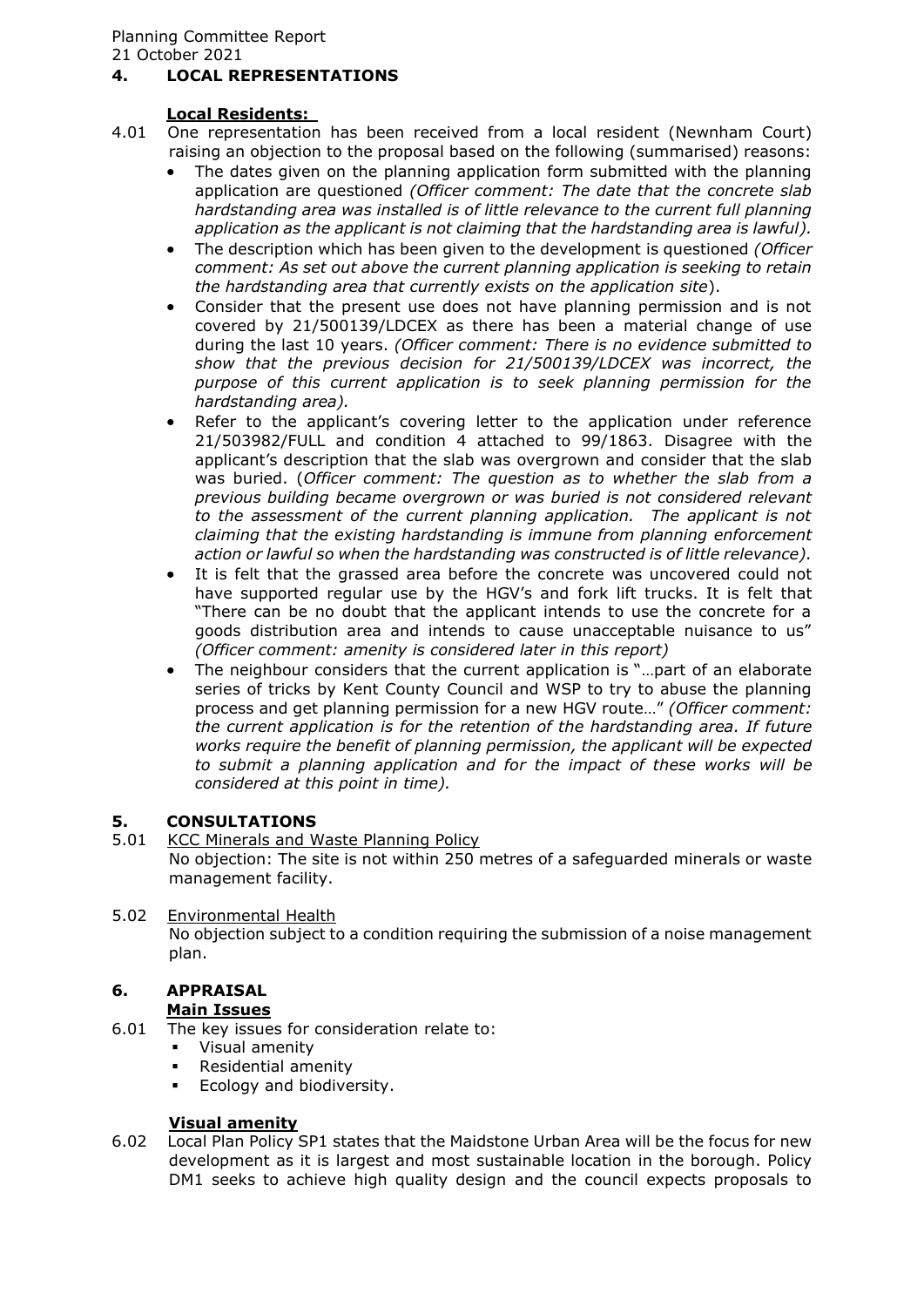

## **Application site - view looking east from the service road**

- 6.03 The supporting text to policy RMX1 states *"Newnham Park is located within the urban area and lies within the setting of the nationally designated Kent Downs Area of Outstanding Natural Beauty (AONB), where particular attention needs to be paid to conserving and enhancing the distinctive character of the landscape"* (paragraph 4.204).
- 6.04 Local Plan policy SP17 seeks to prevent harm to the character and appearance of the countryside, and this would include any views from the urban area to the AONB. There is a duty under section 85(1) of the Countryside and Rights of Way Act 2000 to have regard to the purpose of conserving and enhancing the natural beauty of the AONB. The Kent Downs Area of Outstanding Natural Beauty (AONB) boundary is 0.2 miles to the north of the application site.
- 6.05 The application site is in the urban area but separated from the AONB by the M20 motorway, with the site in a sheltered location screened by existing features on and close to the site including mature landscaping and existing buildings. The site has a current lawful use for 'the turning of delivery vehicles and the loading and unloading of goods being delivered to premises within the Newnham Court Shopping Village' (21/500139/LDCEX). In this context the application does not have any landscape or countryside implications and does not have any impact on the AONB, including on its setting.
- 6.06 Overall, the hardstanding is acceptable in relation to visual amenity and is in keeping with the adjoining retail and mixed use development. The area of hardstanding is also a reasonable size for its purpose and siting serving the wider site.

## **Residential amenity**

6.07 Policy DM1 of the adopted Local Plan advises that proposals will be permitted where they respect the amenities of occupiers of neighbouring properties by ensuring that development does not result in excessive noise, vibration, odour, air pollution, activity or vehicular movements, overlooking or visual intrusion, enjoyed by the occupiers of nearby properties.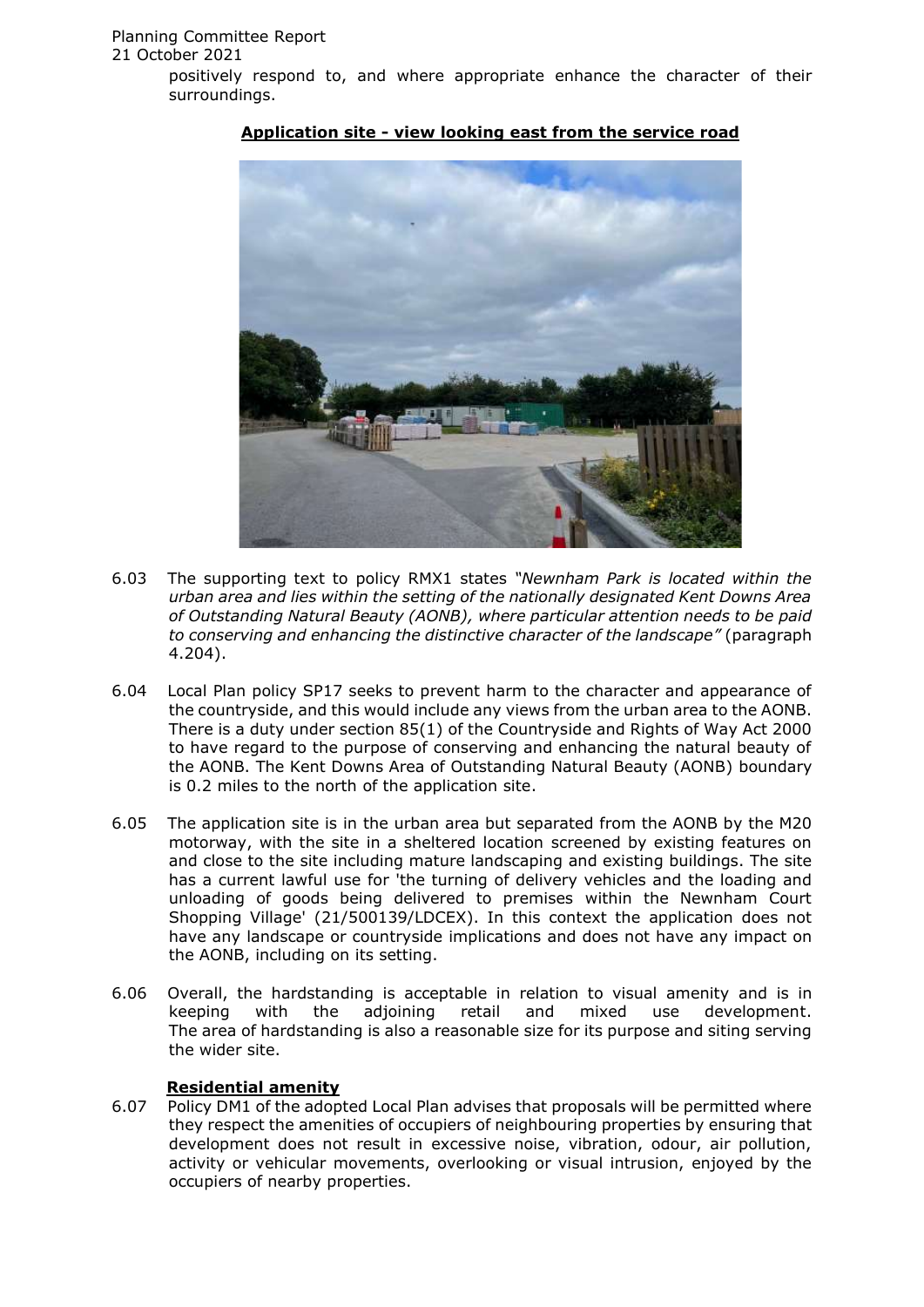- 6.08 In this case the nearest and only neighbouring residential property that could potentially be affected by the proposal is Newnham Court. The main property at Newnham Court is situated circa 60m away from the application site with the property boundary 35 metres from the site and separated by an area of mature trees.
- 6.09 The application site has a lawful use for the parking and turning of HGVs (as confirmed by the lawful development certificate granted on 31.3.2021). The area of hardstanding is on land designated in the Local Plan for medical and associated uses and to the south of the site is an area designated for retail use. In making these designations, it has been accepted that this area will be subject to the activity and disturbance associated with these approved uses.
- 6.10 In terms of the lawful use, the current application needs to consider what potential additional harm to amenity would result from the provision of the hardstanding over and above the existing use. The area of hardstanding in providing a formal area for manoeuvring vehicles could potentially reduce the need for goods vehicles to reverse (with less potential disturbance from audible reversing alarms), however this would depend on the future management of the space.
- 6.11 In line with the advice received from the Environmental Health officer, the retention of the hardstanding is acceptable with a planning condition requiring the submission and approval of a management plan. This management plan would cover measures to reduce potential noise nuisance to the occupiers of the Newnham Court such as the timing of deliveries and potential mitigation such as a potential acoustic barrier.
- 6.12 Additional conditions are recommended that seek the submission and approval of details of any existing or proposed external lighting on the site in order to reduce potential harm to amenity and wildlife and measures to control the storage of goods in this area.
- 6.13 With the imposition of these conditions the application is acceptable when considered against policy DM1 and in relation to residential amenity.

#### **Ecology and biodiversity.**

- 6.14 Paragraph 180 of the NPPF states *"…opportunities to improve biodiversity in and around developments should be integrated as part of their design, especially where this can secure measurable net gains for biodiversity…".*
- 6.15 The current application is for the retention of the existing hardstanding area and prior to the construction of the hardstanding the land was used for the manoeuvring of HGV's for a period of over 10 years. In this context the biodiversity value of the site as it is now is low and prior to the construction of the hardstanding it was also low. A condition is recommended seeking biodiversity enhancements on the site.

## **7. CONCLUSION**

- 7.01 The proposal is in keeping with the lawful use of the application site for 'the turning of delivery vehicles and the loading and unloading of goods being delivered to premises within the Newnham Court Shopping Village'.
- 7.02 With a planning condition requiring the submission of a management plan, the proposal is acceptable in relation to impact on residential amenity.
- 7.03 In the context of surrounding commercial development, screening from existing landscaping and the lawful use of site for parking and turning of HGV the proposal is acceptable in relation to visual amenity.